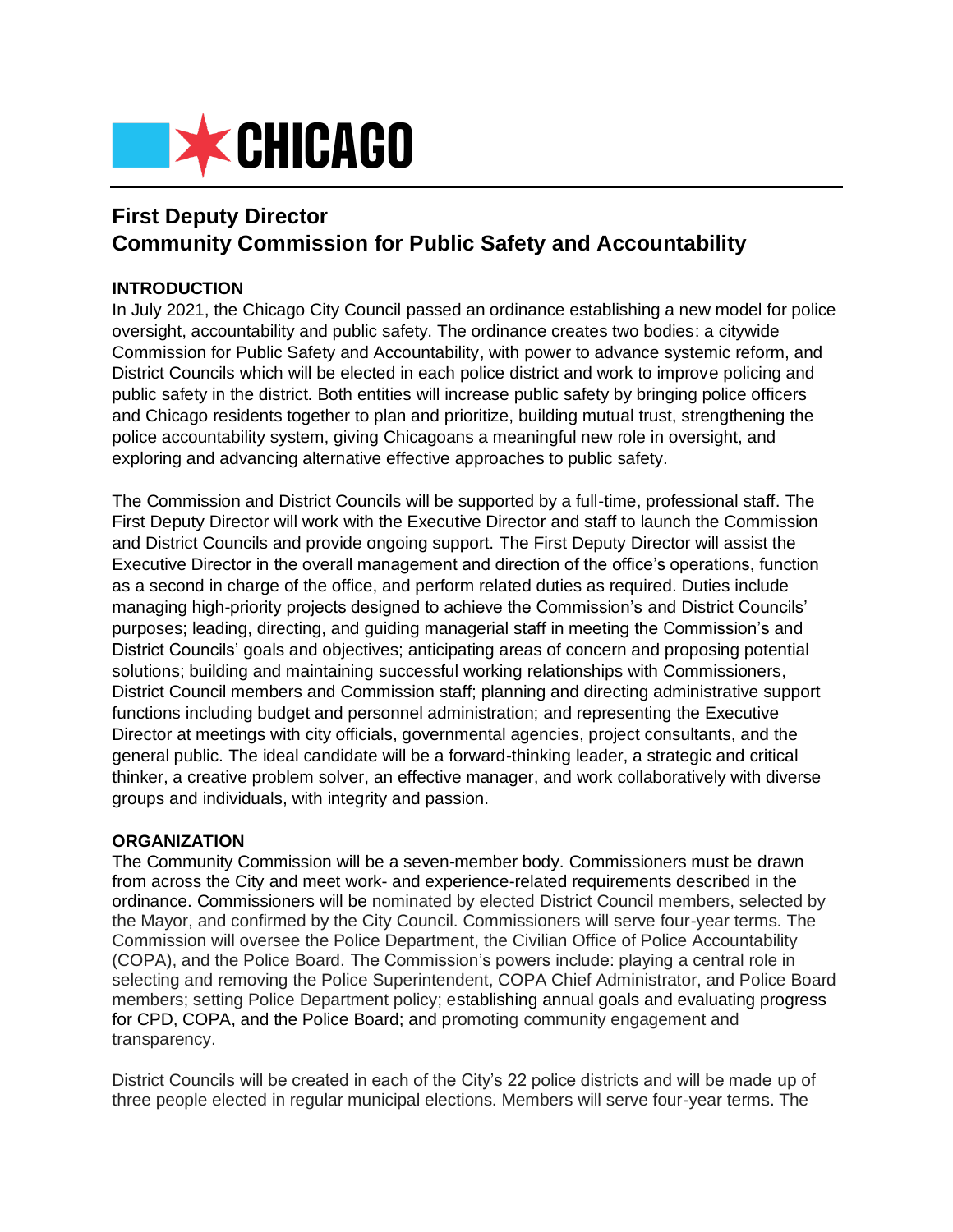District Councils' roles include: building stronger connections between the police and the community at the district level, where the community is a true partner in making the neighborhood safer; holding monthly public meetings, where residents can work with the police on local initiatives, and raise and work to address concerns about policing in the district; working with the community to get input on police department policies and practices; and ensuring a channel of communication for regular community input to the Commission.

## **ESSENTIAL DUTIES:**

- Assist the Executive Director in the overall management and direction of the Commission's and District Councils' operations, including managing the Commission's oversight function; providing counsel to the Commission on policy reviews and initiatives; facilitating the process for establishing annual goals and evaluating progress for CPD, COPA, and the Police Board; drafting and submitting the Commission's annual report and other reports; and facilitating the work of the District Councils
- Provide leadership, direction, and guidance to managerial level staff
- Anticipate areas of concerns and propose potential solutions
- Direct managerial staff in conducting research and analysis on proposed policies, initiatives, special projects, and issues before the Commission and District Councils
- Review and approve research findings and data analysis, and forward recommendations to the Executive Director
- Build and maintain successful working relationships with Commissioners, District Council members and Commission staff
- Provide technical assistance and serve as liaison to managers and consultants involved in program planning and implementation
- Direct managers in evaluating office operations and developing and implementing office policies, procedures, and work standards to increase effectiveness and efficiency
- Communicate Commission's goals to managers, the general public, outside agencies, and project consultants
- Plan and direct administrative support functions including budget and personnel administration, records management, procurement services and information technology
- Coordinate and direct the conduct of grant opportunities and writing proposals, overseeing development of contract specifications, and coordination of the selection process and monitoring of consultants engaged in providing contracted services
- Assist in developing and coordinating staff training and development activities
- Direct the compilation of comprehensive operations and administrative reports for the office
- Represent the Executive Director at meetings with city officials, governmental agencies, and project consultants, and the general public

*NOTE:The list of essential duties is not intended to be inclusive; there may be other duties that are essential*

# **MINIMUM QUALIFICATIONS**

• Bachelor's degree from an accredited college or university and at least six years of progressively responsible managerial or project management experience in a relevant field

# **PREFERRED QUALIFICATIONS**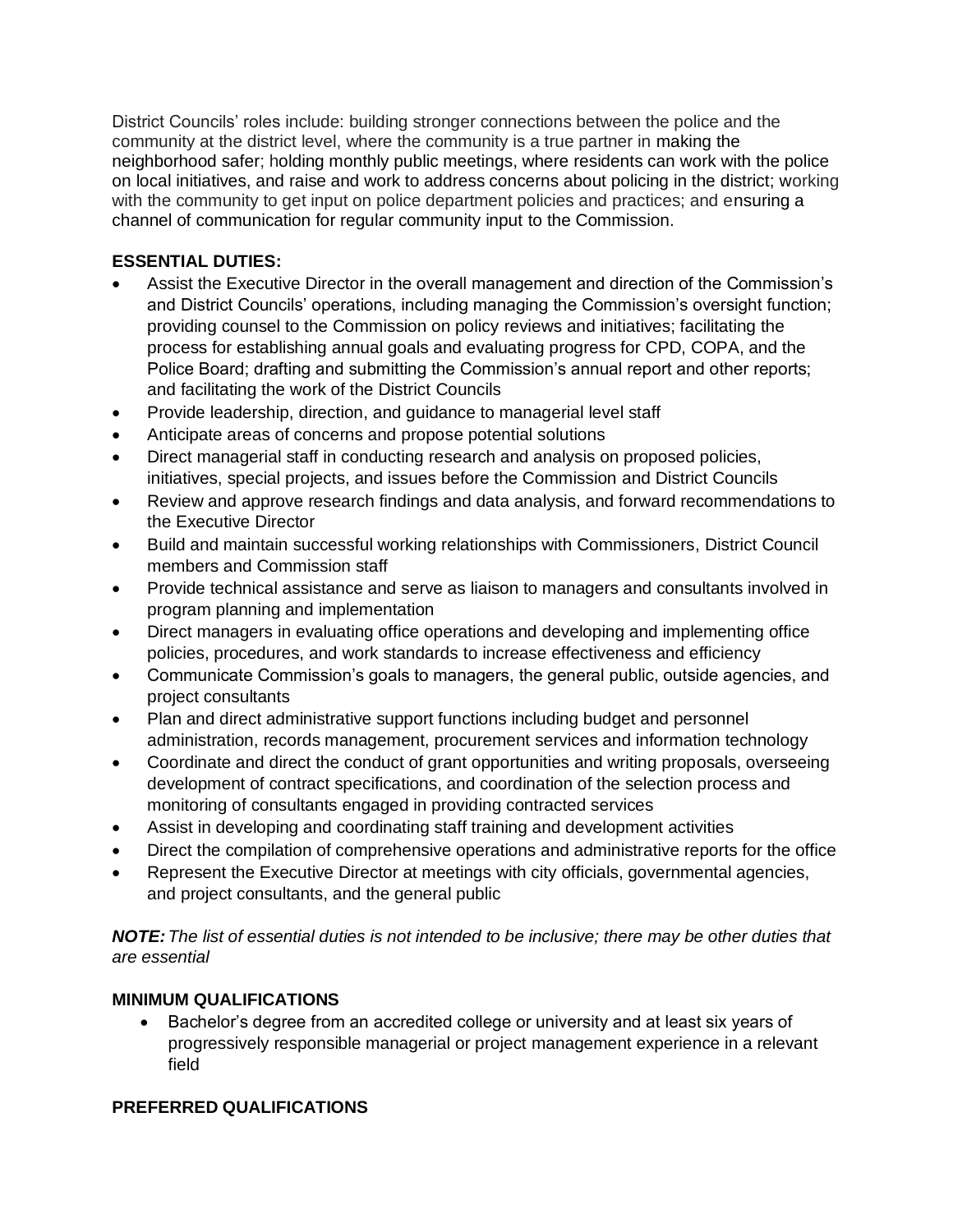- Education: Graduate degree
- Excellent managerial, administration, and interpersonal skills
- Ability to work strategically and collaboratively across departments
- Effective, versatile, and action-oriented
- Committed to and knowledgeable about the need for and responsibilities of law enforcement, and the need to protect constitutional rights
- Demonstrated integrity, professionalism, sound judgment, and leadership
- The ability to work well with diverse groups and individuals

#### **WORKING CONDITIONS**

• General office environment

#### **EQUIPMENT**

• Standard office equipment (e.g. telephone, computer, printer, photocopier)

#### **PHYSICAL REQUIREMENTS**

• No specific requirements

#### **CORE COMPETENCIES**

- **Leadership -** Experience showing integrity, professionalism, sound judgment, and independence
- **Management –** Knowledge of organization and management practices and methods, including goal setting, program development and implementation, employee supervision, personnel management, employee relations, team building, budget development, and financial management
- **Executive Presence/Communication** Ability to engender confidence internally and externally through clear communication, credibility, and leadership
- **Collaboration –** Experience collaborating with senior executives, staff, and diverse groups/individuals to achieve goals
- **Community Relations –** Experience in community relations and outreach with the demonstrated ability to build strong, yet independent working relationships with diverse constituents and community representatives
- **Cultural Sensitivity –** Knowledge of and sensitivity to the needs and concerns of individuals from diverse cultures, backgrounds, and orientations
- **Communication –** Exceptional ability to communicate clearly and effectively, orally and in writing, with a wide range of audiences

### **OTHER**

## **Annual Salary**

\$141,012

#### **Location**

Employees must be residents of the City of Chicago. Proof of residency is required at the commencement of employment.

#### **TO APPLY**